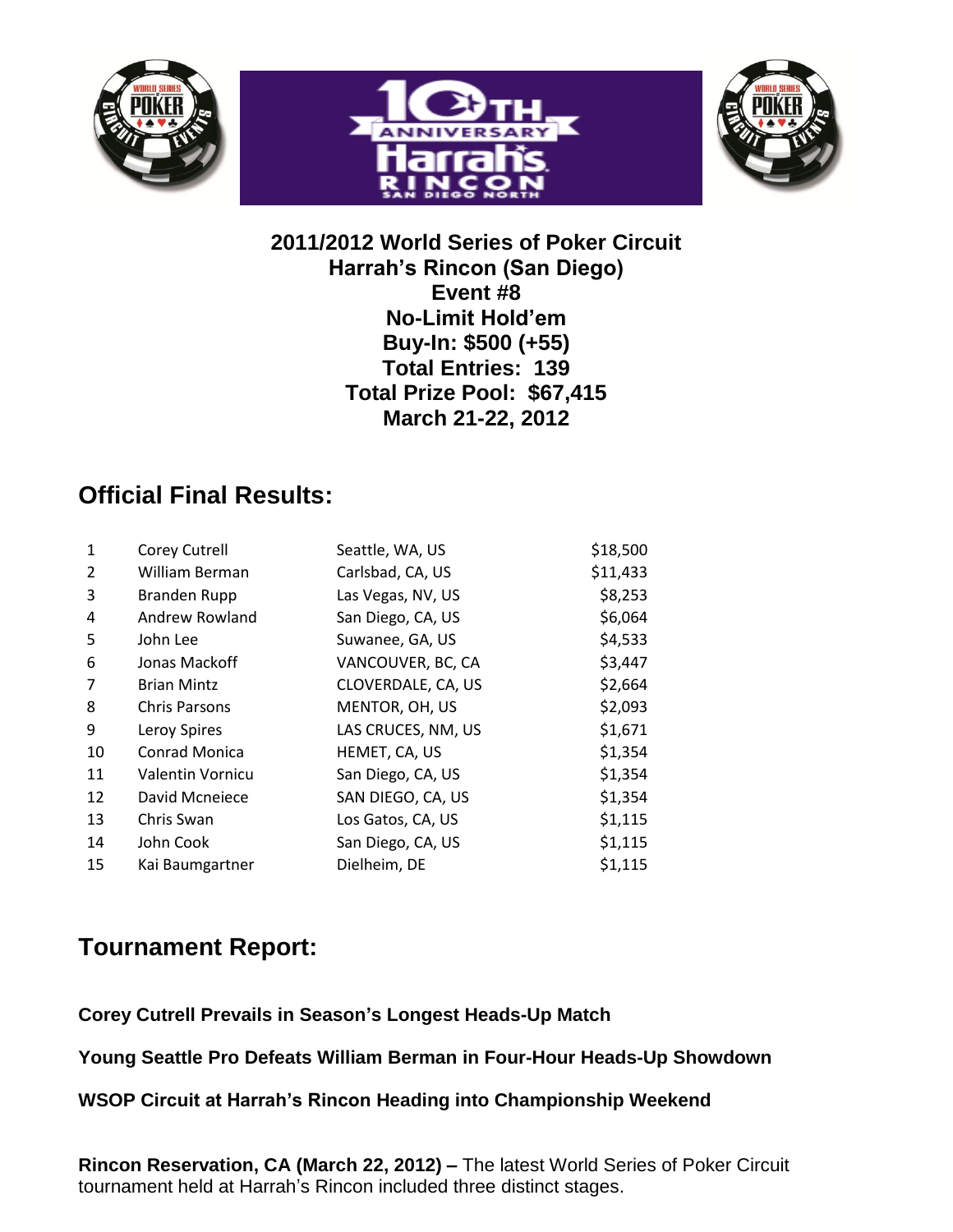First, there was the initial 12-hour playing session during Day One when a modest-sized field was trimmed from 139 starters down to nine finalists.

The second stage was the final table, which began with nine finalists. After just three hours of play, seven players found themselves eliminated, leaving just two players in the heads-up showdown. Some observers thought the tournament would end in lightning-fast time.

But in the real show, and the real test, had only begun. The third and final stage was undoubtedly the most intense, with two very skilled finalists playing heads up. In fact, the duel turned into one of the longest heads-up match of the current season, clocking in at more than 120 hands played over a 4-hour and 20-minute duration.

Relative newcomer to the live tournament scene Corey Cutrell, from Seattle, was up against William Berman, an attorney from Carlsbad, CA. When the final match started neither player could anticipate a duel that would last multiple hours, which was longer than the time to took to trim the field from nine down to two.

In a sense, this outcome is what all major poker tournaments should be about and how they should end. As the anticipation of the finish line and victory approaches, players *should be* put to the test.

There's no question that Cutrell was put to the test. And, he passed the exam with flying colors. The 21-year-old aspiring poker pro defeated his final adversary with an ace-high straight on the final hand of the tournament to take down \$18,500 in first-place prize money. He was also presented with his first WSOP Circuit gold ring – just three months after he became legal age to play in (most) Circuit events.

Cutrell's victory came five days after his close friend Dean Buchanan (Kirkland, WA) won his own gold ring victory. Cutrell decided to join Buchanan and two other colleagues who made the trip down the Pacific Coast Highway 1,500 miles to the south. Their journey certainly paid off.

Cutrell worked in a restaurant for four years before saving enough money to go on the road and try and make it as a poker pro. He noted the poker games in the Seattle area where he lives are not as good as games elsewhere, which motivates him to travel. Cutrell expects to travel to many more WSOP Circuit events and other tournaments in the months to come. A top priority will be to accumulate enough points to qualify for a seat in the National Championship, coming in July.

……………

The eighth of a dozen gold ring tournaments began on Wednesday with Event #8 – a \$555 buyin No-Limit Hold'em competition. The tournament attracted 139 entries. The total prize pool came to \$67,415. The top 15 players were paid. All players who cashed received WSOP Circuit National Championship ranking points.

A full list of all players who cashed in Event #8 can be seen at WSOP.COM

The tournament was played over two consecutive days. The final table was played on Day Two. William Berman arrived among the final nine as the chip leader. But two rivals – Corey Cutrell and John Lee -- were close on his heels.

| <b>Corey Cutrell</b> | Seattle, WA   | 317,000 |
|----------------------|---------------|---------|
| William M. Berman    | Carlsbad, CA  | 343,000 |
| Branden Rupp         | Oceanside, CA | 216,500 |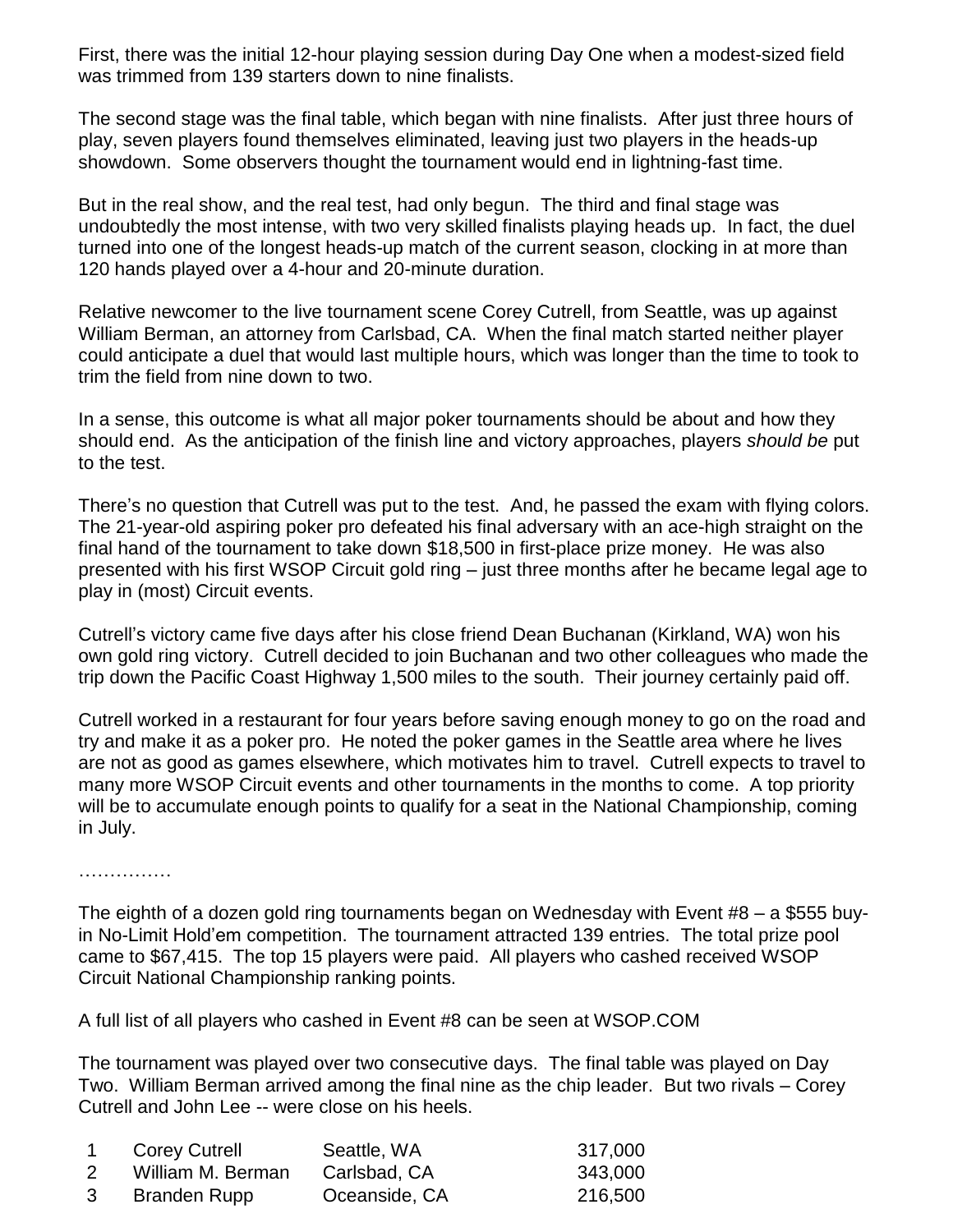| 4  | Andrew R.            | San Diego, CA  | 156,000 |
|----|----------------------|----------------|---------|
| -5 | Jonas Mackoff        | Vancouver, BC  | 109,000 |
| 6  | <b>Brian Mintz</b>   | Pengrove, CA   | 55,000  |
| 7  | <b>Leroy Spires</b>  | Las Cruces, NM | 86,500  |
| 8  | <b>Chris Parsons</b> | Mentor, OH     | 70,000  |
| -9 | John Lee             | Suwanee, GA    | 313,000 |

The final table included one former WSOP Gold ring winner – Jonas Mackoff, fresh off his win in Event #6, which concluded just two night earlier.

The final playing session began at 3 pm local time. Play finished at 10:50 pm making the total duration nearly eight hours. The official order of finish was as follows:

**9 th Place –** Leroy Spires finished in ninth place. He is a 35-year-old engineer from Las Cruces, NM. Spires finished third in the WSOPC Main Event held at the Bicycle Casino, two months ago. Also of note, Spires cashed in the 2008 WSOP Main Event Championship.

**8 th Place –** Chris Parsons was the eighth-place finisher. He is a 25-year-old poker pro from Mentor, OH. Parson's is enjoying an all-star season on the WSOP Circuit. He is currently ranked second points, by virtue of seven cashes and five final table appearances. Parsons has yet to win a gold ring, but based on his success and talent, a victory seems only a matter of time.

**7 th Place –** Brian Mintz came in seventh place. He is a 32-year-old professional poker player from Penngrove, CA. This was his first time to cash on the WSOP Circuit. However, Mintz does have two previous in-the-money finishes at the WSOP in Las Vegas.

**6 th Place –** Jonas Mackoff ended up in sixth place. He is a 25-year-old poker pro from Vancouver, BC (Canada). Mackoff won his first WSOP Circuit gold ring in an identical event, which ended just two night earlier. He had a chance to become the seventh multiple event winner this season, but ran into trouble during the middle of the final table. Nonetheless, Mackoff rocketed into the top spot in the "Best All-Around Player" race for this tour stop. He has two cashes – including a first and a sixth and will be the player to catch heading into the final weekend of the series.

**5 th Place –** John Lee exited in fifth place. He is a 37-year-old self-employed businessman from Suwanee, GA. This was only the second WSOP Circuit event Lee has played.

**4 th Place –** Andrew Rowland was the fourth-place finisher. He is a 29-year-old internet marketing consultant from San Diego.

**3 rd Place –** Branden Rupp came in third place. He is a 28-year-old racecar driver from Oceanside, CA. Rupp has only played in two WSOP Circuit events, so this was quite a performance.

**2 nd Place –** William Berman was the runner up. He is a 41-year-old attorney from Carlsbad, CA. This marked his first-ever cash in a WSOP-related tournament. His relative inexperience certainly did not show.

When heads-up play began, Berman enjoyed nearly a 3 to 1 chip advantage over Cutrell. But the shorter stack managed to double up early with a heart flush, making the chip count close to even. That set the stage of a back-and-forth knock-down drag out battle that would last more than four hours. During the first two hours which included Cutrell's incremental comeback, there were no huge hands or pots, other than the initial double up. Cutrell simply took a pot here and at one point enjoyed about a 2 to 1 edge.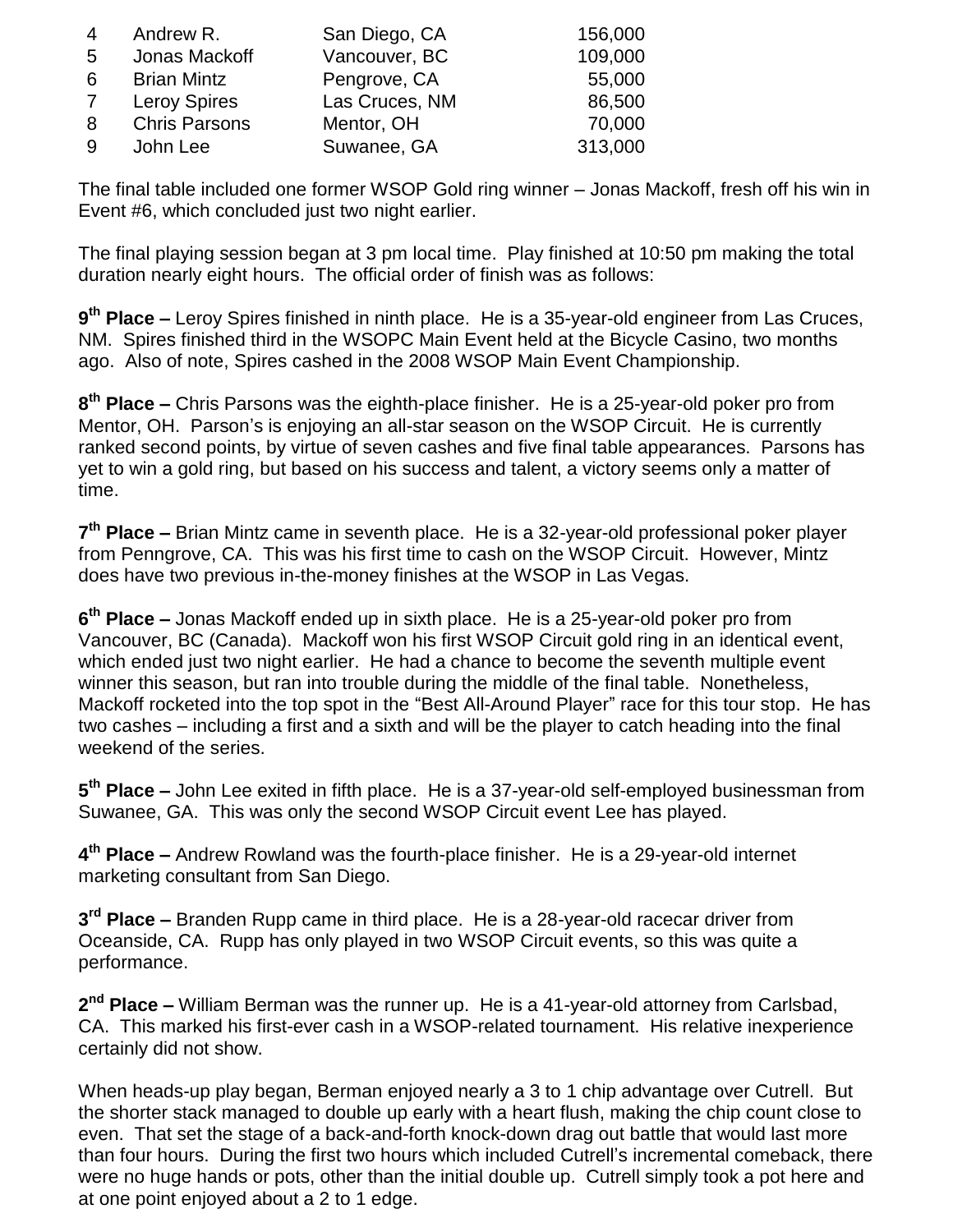A backbreaking hand for Berman took place late when he won a monster-sized pot with acehigh. That set the stage for the final hand, which was dealt as follows:

Cutrell – Ad Jh Berman – 8d 4h Flop – Qd Tc 9h Turn – 9s River – Ks

Berman was low on chips after losing two late hands and had to make a play for the blinds with a weak hand. Cutrell made a no-brainer call with a strong ace and ended up winning the tournament with a straight.

**1 st Place –** Corey Cutrell became the eighth WSOP Circuit champion crowned this year at Harrah's Rincon. He won \$18,500 for the victory. He was also presented with his first gold ring. This marked his fifth time to cash this season on the WSOP Circuit.

With his victory, Cutrell moved into contention as one of the leaders in this WSOP Circuit's "Best All-Around Player" standings. The player who accumulates the most overall points in Harrah's Rincon's twelve combined gold ring tournaments receives a pre-paid entry into the \$1 million 2011-2012 WSOP Circuit National Championship. At least two players from this tournament series will qualify for the WSOP Circuit National Championship, which is classified as a WSOP gold bracelet event. The other automatic qualifier will be the winner of Main Event championship (to be held March 24-26).

Here is the list of winners from Harrah's Rincon, so far:

**EVENT #1: Randy Paguio (San Diego, CA) defeated 331 players in \$345 NLHE EVENT #2: Dean Buchanan (Kirkland, WA) defeated 155 players in \$555 NLHE EVENT #3: Patrick Schulze (Glendora, CA) defeated 100 players in \$345 NLHE EVENT #4: Dan Natarelli (Simi Valley, CA) defeated 487 players in \$345 NLHE EVENT #5: Delbert Ramos (Montebello, CA) defeated 159 players in TURBO EVENT #6: Jonas Mackoff (Vancouver, BC) defeated 197 players in \$345 NLHE EVENT #7: Josh Evans (Dallas, TX) defeated 164 players in \$345 6-HANDED EVENT #8: Corey Cutrell (Seattle, WA) defeated 139 players in \$345 NLHE**

With the eighth tournament wrapped up, there are only four more gold ring events remaining in what is being billed as a "12 rings in 12 days" poker series. The WSOP Circuit at Harrah's Rincon continues through March 26<sup>th</sup>. This year's schedule includes not only all the gold ring events, but multiple second-chance tournaments, single table and mega satellites, plus cash games going around the clock inside the action-packed poker room

………………..

## **MORE ABOUT THE WSOP CIRCUIT AT HARRAH'S RINCON**

The Harrah's Rincon Casino and Resort, nestled in the cool mountains 45-miles away from sunny San Diego, is jointly owned and operated by the Rincon San Luiseno Band of Indians and Caesars Entertainment.

Harrah's Rincon has been one of only three flagship Caesars Entertainment properties which have hosted a tour stop during each and every season, since the WSOP Circuit was launched back in 2005.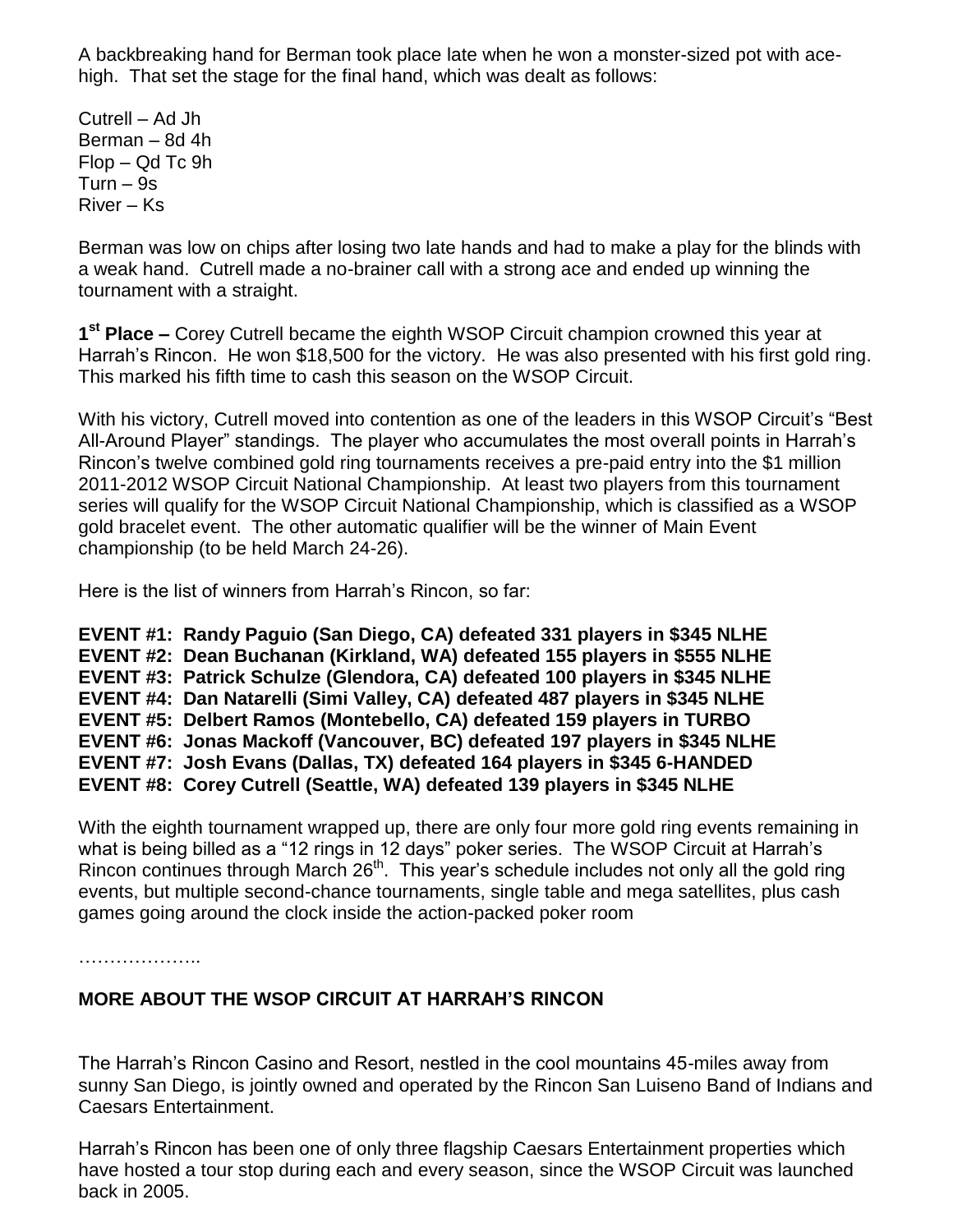This year's "12 Rings in 12 Days" series is taking place March 15-26. As has been the case for all previous major poker events, all action is held inside an expansive grand ballroom located on the first floor, adjacent to the main casino.

Harrah's Rincon is widely considered to be one of most upscale properties on the WSOP Circuit. The casino and poker room draws mostly from the Los Angeles and San Diego areas. The hotel has 662 rooms and a 21-story tower. The casino has 1,600 slot machines and 51 gaming tables – including a poker room located on the second floor. The hotel and resort includes a health spa and the Woods Valley Golf Club.

This will be the 14<sup>th</sup> out of 17 stops of the 2011-2012 World Series of Poker Circuit season. Just two months ago, The Bicycle Casino (Los Angeles) became the second California casino to partner with the WSOP Circuit, following Harrah's Rincon's lead, years earlier.

Harrah's Rincon is an easy drive from just about anywhere in Southern California. The luxury resort is located north of San Diego off of Interstate 15 and is about a two-hour drive from Downtown Los Angeles. Las Vegas is about a four-hour drive. The casino is located close to the cities of Temecula and Escondido (CA). Harrah's Rincon is about an hour away from the San Diego International Airport. Multiple direct flights are available from just about anywhere in the country. As a major hub of Southwest Airlines, San Diego offers many bargain airfares.

Poker players with spouses and friends are encouraged to consider Harrah's Rincon as the ideal destination to mix poker with many leisurely resort activities. San Diego, with 70-degree weather, is one of America's most popular tourist destinations.

With the current season now winding down, there's a lot at stake for poker players who make their way to Harrah's Rincon. Not only are a dozen gold rings up for grabs, lots of prize money will also be awarded to those who cash. All players who finish in the money will also earn ranking points, which are used to determine finalists for the season-ending WSOP Circuit National Championship.

Since the season began in September, all tournament players have been in the running for 100 guaranteed pre-paid seats in the \$1 million WSOP Circuit National Championship finale – which will be a WSOP gold bracelet event to be played in Las Vegas – July 6-7 (final table to be played July  $11^{th}$ )..

To see the complete Harrah's Rincon tournament schedule, please visit WSOP.com.

Stay tuned to WSOP.com for the latest reports and updates from Harrah's Rincon. WSOP.com will carry a LIVE VIDEO STREAM of every final table, starting most afternoons.

*Note: Be sure and follow all WSOP news and updates on Twitter @wsop*

For more information about the World Series of Poker Circuit, please contact: Nolan Dalla (WSOP Media Director) at (702) 358-4642 E-mail: nolandalla@aol.com Or visit official website: [www.wsop.com](http://www.wsop.com/)

For more information about Harrah's Rincon, please contact: Sheryl Sebastian (Communications and Community Relations Manager) at (760) 751-3211